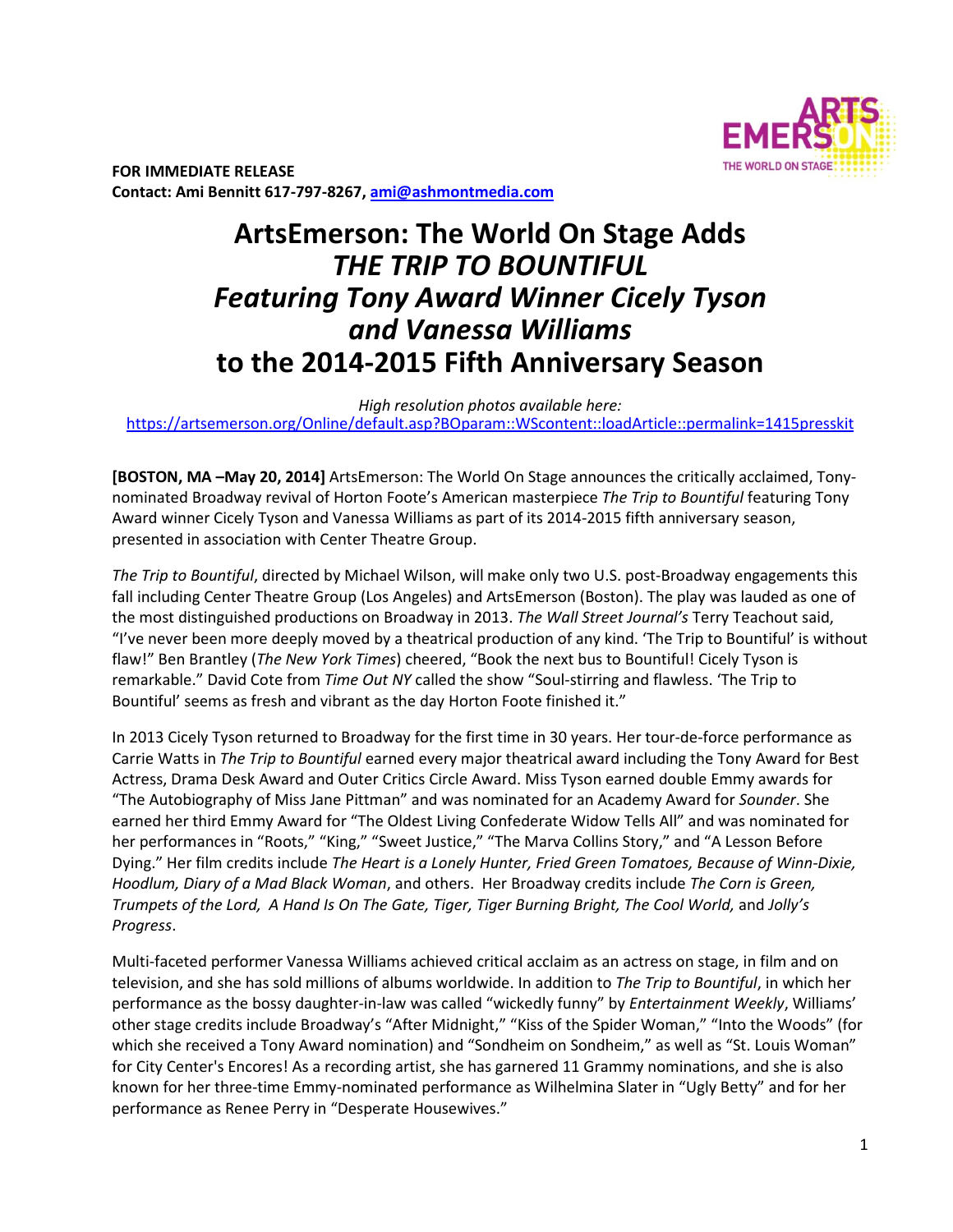True to seasons' past, ArtsEmerson's 2014/15 season highlights daring multi-disciplinary productions from around the globe, performed in Emerson College's three Boston Theatre District venues: the Emerson/Cutler Majestic Theatre, the Emerson/Paramount Center Mainstage, and the Jackie Liebergott Black Box at the Emerson/Paramount Center. More works will be announced this summer.

Tickets are on sale for a "members only" period now through May 30, and may be purchased by calling the Box Office at 617.824.8400 or by visiting artsemerson.org. Patrons may become ArtsEmerson members during this time to enjoy special savings and preferred seating during the members-only period. Memberships are only \$60, and include special benefits including one free ticket, discounted parking, and invitations to exclusive events. Various ticket packages will be available to the general public beginning May 7 which include ticket discounts and a free membership. Individual tickets go on sale to the general public starting May 31.

| <b>PRODUCTION</b>                           | <b>COMPANY</b>                                | <b>REGION</b>            |
|---------------------------------------------|-----------------------------------------------|--------------------------|
| <b>Traces</b>                               | Les 7 Doigts de la Main                       | Montreal, Canada         |
| <b>King Lear</b>                            | Shakespeare's Globe                           | London, United Kingdom   |
| <b>The Magic Flute</b>                      | Isango Ensemble                               | Capetown, South Africa   |
| The Old Man and the Old Moon                | PigPen Theatre Co.                            | New York, NY             |
| The Trip to Bountiful                       | <b>Center Theatre Group</b>                   | Los Angeles, CA          |
| <b>Breath and Imagination</b>               | Daniel Beaty                                  | Boston, M                |
| <b>Green Porno, Live On Stage</b>           | Isabella Rossellini                           | New York, NY             |
| <b>Tristan &amp; Yseult</b>                 | Kneehigh                                      | Cornwall, United Kingdom |
| Keep Culture and Clash On: 30 Years         | Culture Clash                                 | Los Angeles, CA          |
| of Revolutionary Comedy Remastered          |                                               |                          |
| <b>Needles and Opium</b>                    | Ex Machina and Robert Lepage Montreal, Canada |                          |
| The Grand Parade (of the Twentieth Century) | Double Edge Theatre                           | Ashfield, MA             |

Five years ago ArtsEmerson set out to stage great theatrical works from around the world in Boston. During that time, ArtsEmerson staged dozens of award-winning productions from Belgium, Ireland, Israel, Italy, Russia, South Africa, The United Kingdom, Scotland, Canada, The Netherlands, Iceland, Chile, Kuwait, Australia and France.

"We're thrilled," says ArtsEmerson Founder and Executive Director Rob Orchard, "to partner long-term with many international theatrical ensembles. In the 2014-15 Season we'll enjoy return engagements from four companies including 7 Fingers returning with **Traces** (*PSY* and *Sequence 8*); Shakespeare's Globe returns with **King Lear** (*Hamlet*); Ex Machina and Robert Lepage return with **Needles and Opium** (*The Andersen Project*); and Daniel Beaty returns with **Breath and Imagination** (*Emergency*)."

According to David Dower, Director of Artistic Programs, "After Daniel Beaty's explosive Boston debut in 2013 with **EMERGENCY**, we're proud to follow it with a three-year residency of his works. I am excited to start next season with Daniel's look at Boston hero Roland Hayes in **Breath and Imagination**."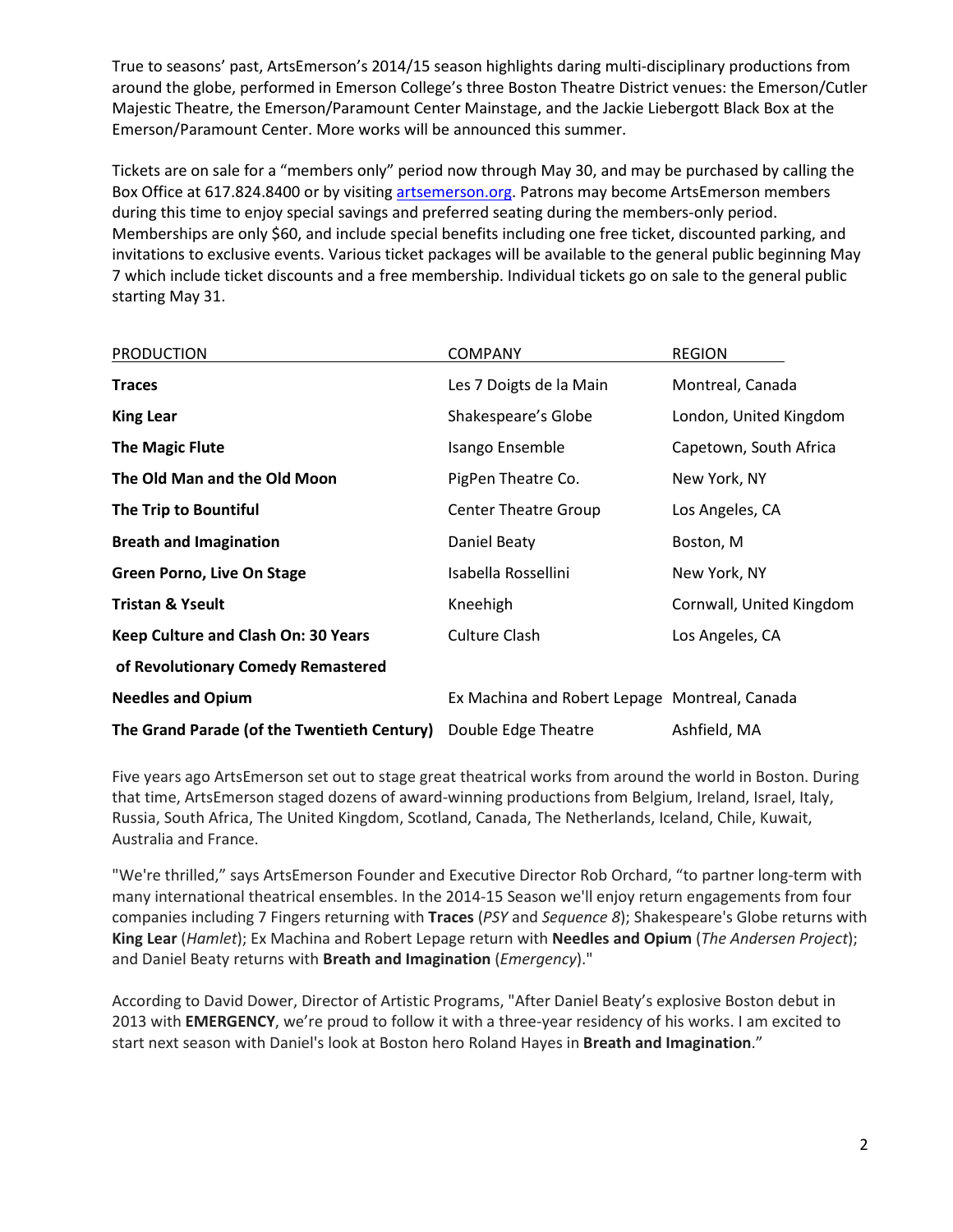OCT 1 -12, 2014 **Traces**  Les 7 Doigts de la Main (Montreal, Canada) Directed and Choreographed by Shana Carroll and Gypsy Snider Emerson/Cutler Majestic Theatre

Boston favorites and circus icons 7 Fingers return to ArtsEmerson by popular demand with their signature work, **Traces**. The company gathers to piece together the life events that bring them to this moment. What follows is an explosion of music, storytelling and amazing acrobatic feats that surprises, awes and delights at every turn. After a successful run Off-Broadway and a world tour, the celebrated Quebecois troupe brings this newly reimagined collection of skills and scenes that consider the footprints we leave behind.

## **About Les 7 Doigts de la Main (7 Fingers)**

Founded in Montreal in 2002, the initial goal of Les 7 Doigts de la Main (7 Fingers) was to bring circus to a human scale. Out of this emerged *Loft*, *Traces*, *La Vie, PSY*, *Project Fibonacci*, *Patinoire*, *A Muse*, and *Séquence 8*. In addition, 7 Fingers developed a special events department through which they have delivered a diverse range of projects, including participation in The Royal Variety Performance for the Queen of England, ceremonies of both the Turin and Vancouver Olympics, large corporate events for companies such as Caterpillar and BMW, directing the National Circus School end-of-year show 2 years in a row, and much more. Each project is custom-made and approached with the same hands-on creativity.

-------------------------

OCT 15-23, 2014 **King Lear** Shakespeare's Globe (London, The United Kingdom) Starring Joseph Marcell Directed by Bill Buckhurst Emerson/Paramount Center Mainstage

Shakespeare's Globe returns to ArtsEmerson after their well-received **Hamlet** with a striking production of **King Lear**. Joseph Marcell (celebrated classical actor also known for his role as Geoffrey in "The Fresh Prince of Bel-Air") gives a commanding performance as Lear, a king suspicious of his daughters' loyalty after he has divided his realm among them. With an ensemble of eight actors creating all the characters and music this production reinvigorates this classic story with extraordinary theatricality.

# **About Shakespeare's Globe**

Shakespeare's Globe has become one of the most popular visitor destinations in the UK, at the heart of the regeneration of London's Bankside. Shakespeare's Globe is a charity and continues to operate without annual government funding. Under the leadership of Artistic Director Dominic Dromgoole, the theatre season plays in repertory from April to October annually, and has gained an international reputation for performance excellence. Globe Education, directed by Patrick Spottiswoode, is one of the largest arts education departments in the country, and shares its approaches to the teaching of Shakespeare with over 100,000 students a year. Shakespeare's Globe Tour and Exhibition is open all year round and is the world's only permanent exhibition dedicated to Shakespeare's theatrical career.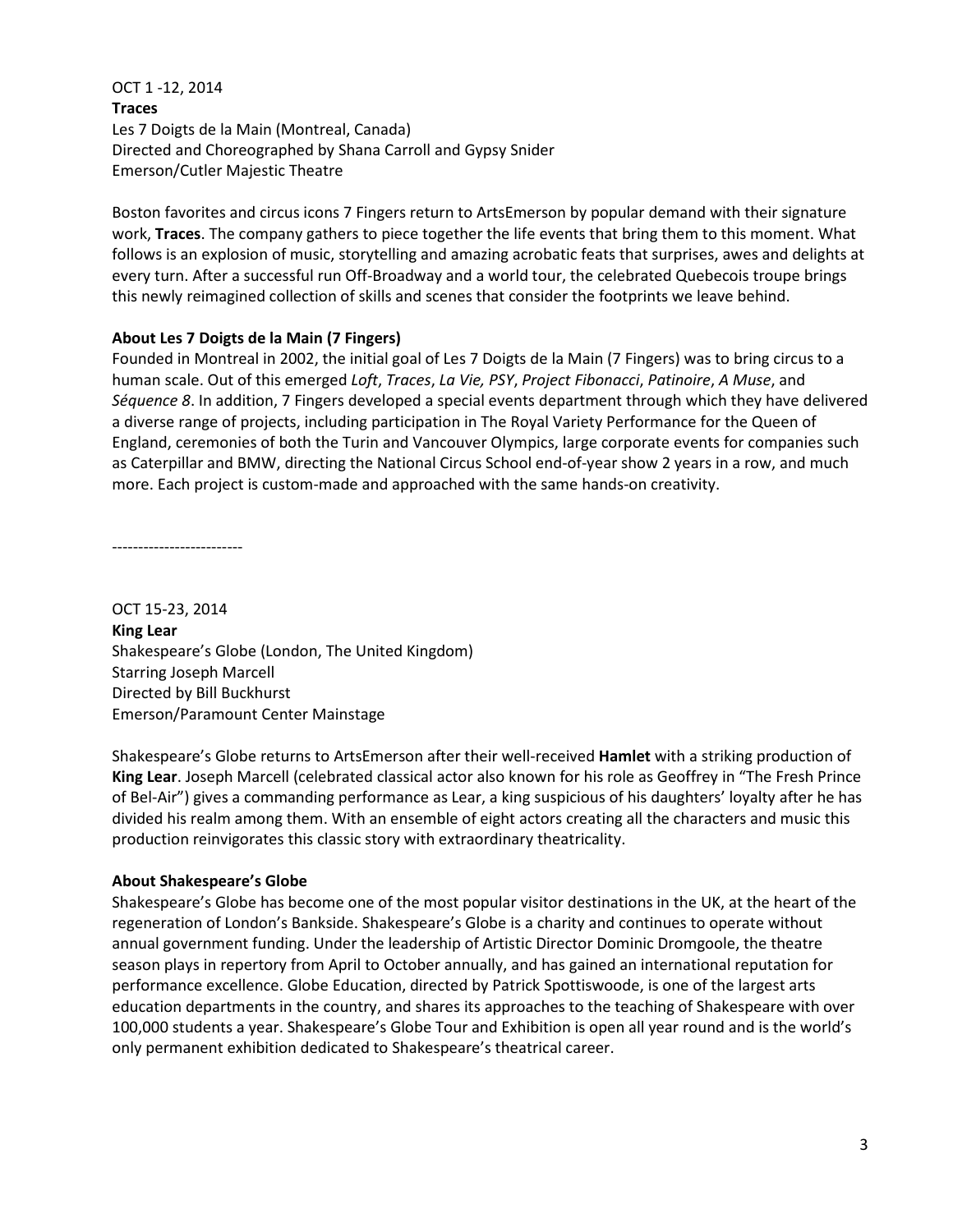# NOV 4-9, 2014 **The Magic Flute**  Isango Ensemble (Capetown, South Africa) Emerson/Cutler Majestic Theatre

South Africa's Award-winning Isango Ensemble gloriously bursts on the scene with **The Magic Flute**, Mozart's classic opera, completely reimagined, transformed and transported. The enchanting story tells of a man's quest to rescue his wrongly captured love, and the trials they must endure to be together. Drawing its artists mostly from the townships surrounding Cape Town, this energetic ensemble has travelled all over the world, and with the help of some magical musical instruments, they are able to bring an old story new joy and pleasure.

## **About Isango Ensemble**

Isango Ensemble is a South African theatre company that draws its artists mainly from the townships surrounding Cape Town. Isango's stage productions and films have played to sold-out audiences across the world and have received numerous international awards. Isango's productions reimagine classics from the Western theatre canon, finding a new context for the stories within a South African or township setting, thereby creating inventive work relevant to the heritage of the nation. Isango intends to further develop this process by building a truly mixed audience, reflecting and uniting a diverse South African nation.

-------------------------

NOV 19 – 23, 2014 **The Old Man and the Old Moon**  PigPen Theatre Co. (New York, NY) Emerson/Paramount Center Mainstage

PigPen Theatre Co. brings their spectacular storytelling style to the tale of T**he Old Man and the Old Moon.**  This fantastical, song-filled journey takes us to the end of the world when an old man abandons his duty of filling the moon with liquid light to search for his missing wife. With a rollicking array of ever-changing characters, inventive theatrical effects, and an infectious contemporary folk sound, these seven young actor musicians transform the seemingly ordinary into sheer wonder for the whole family.

## **About PigPen Theatre Co.**

PigPen Theatre Co. began creating their unique brand of music, film, and theatre as freshman at the Carnegie Mellon School of Drama in 2008. They have since produced their original plays Off-Broadway and at regional theatres around the country – earning them critic's picks from *The New York Times, Time Out New York, Chicago Tribune, Chicago Sun-Times,* and many more, ranking them in the top ten theatrical events of 2011, 2012, and 2013. They were also the first group to win the NYC Fringe Festival's top honor for a play two years in a row in 2010 and 2011. Their other plays include *The Nightmare Story* and *The Mountain Song.*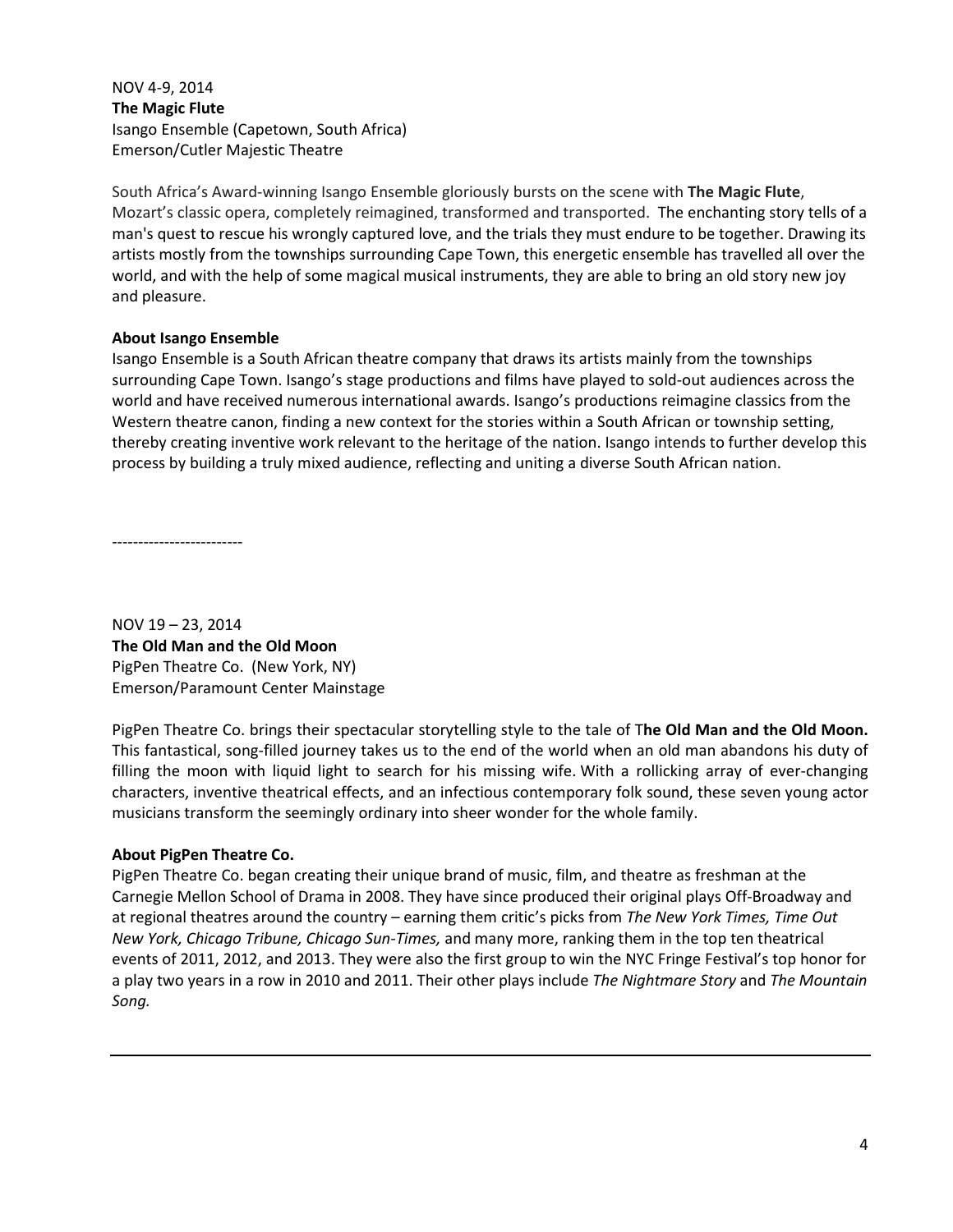NOV 20 – DEC 7, 2014 Cicely Tyson and Vanessa Williams **The Trip to Bountiful**  By Horton Foote, Directed by Michael Wilson in association with The Center Theatre Group (Los Angeles, CA) The Emerson/Cutler Majestic Theatre

Cicely Tyson reprises her Tony Award-winning performance as Carrie Watts in Horton Foote's classic *The Trip To Bountiful* for a limited engagement in Boston. Living in a cramped apartment with her son and daughterin-law (Vanessa Williams), Carrie dreams of making one final journey to her hometown of Bountiful. What follows is Foote's masterpiece of memory, mortality, and the undeniable, universal yearning for home.

## **About Center Theatre Group**

Center Theatre Group is Los Angeles' preeminent non-profit theatre company. On its three stages – the Ahmanson Theatre, the Mark Taper Forum and the Kirk Douglas Theatre – it presents the highest quality and broadest range of theatre: groundbreaking new works, explosive productions of the classics and hit Broadway plays and musicals.

-------------------------

JAN 27 – FEB 8, 2015 **Breath and Imagination**  By Daniel Beaty (Boston, MA) Directed by David Dower The Emerson/Paramount Center Mainstage

From the author of *Emergency* and *Knock Knock* comes a musical tale of faith, hope, and family*.* Before Marian Anderson and Paul Robeson, there was Roland Hayes—the first world-renowned African-American classical vocalist. Born the son of a slave in rural Georgia, Mr. Hayes built a career in Boston that blossomed around the world. This play chronicles his journey from a child singing in church to a master musician singing before the crowned heads of Europe. Written by celebrated poet and author Daniel Beaty, *Breath and Imagination* explores the life of an American pioneer through words, movement, spirituals and classical music.

#### **About Daniel Beaty**

Daniel Beaty is an award-winning actor, singer, writer, and motivational speaker. His critically acclaimed plays *Through the Night, Emergency, Mr. Joy,* and *The Tallest Tree in the Forest* - Paul Robeson, have been performed at venues ranging from Lincoln Center to the White House, and garnered numerous awards including an Obie award for writing and performance and two NAACP Theater Awards. Beaty has worked throughout the U.S., Europe, and Africa speaking and performing on programs with luminaries such as Bill Cosby, Deepak Chopra, Hill Harper, Jill Scott, Donnie McClurkin, and Ruby Dee. In fall 2013, Beaty launched a nationwide initiative using the tools of storytelling to help individuals and communities heal trauma funded by W.K. Kellogg and Ford Foundations among others. He holds a BA with Honors in English and Music from Yale University and an MFA in Acting from the American Conservatory Theatre. His poem *Knock Knock* became an Internet sensation receiving millions of views and has been transformed into a children's book, also titled *Knock Knock*, published by Little Brown Books. Penguin-Random House recently published his empowerment book *Transforming Pain to Power* in March 2014.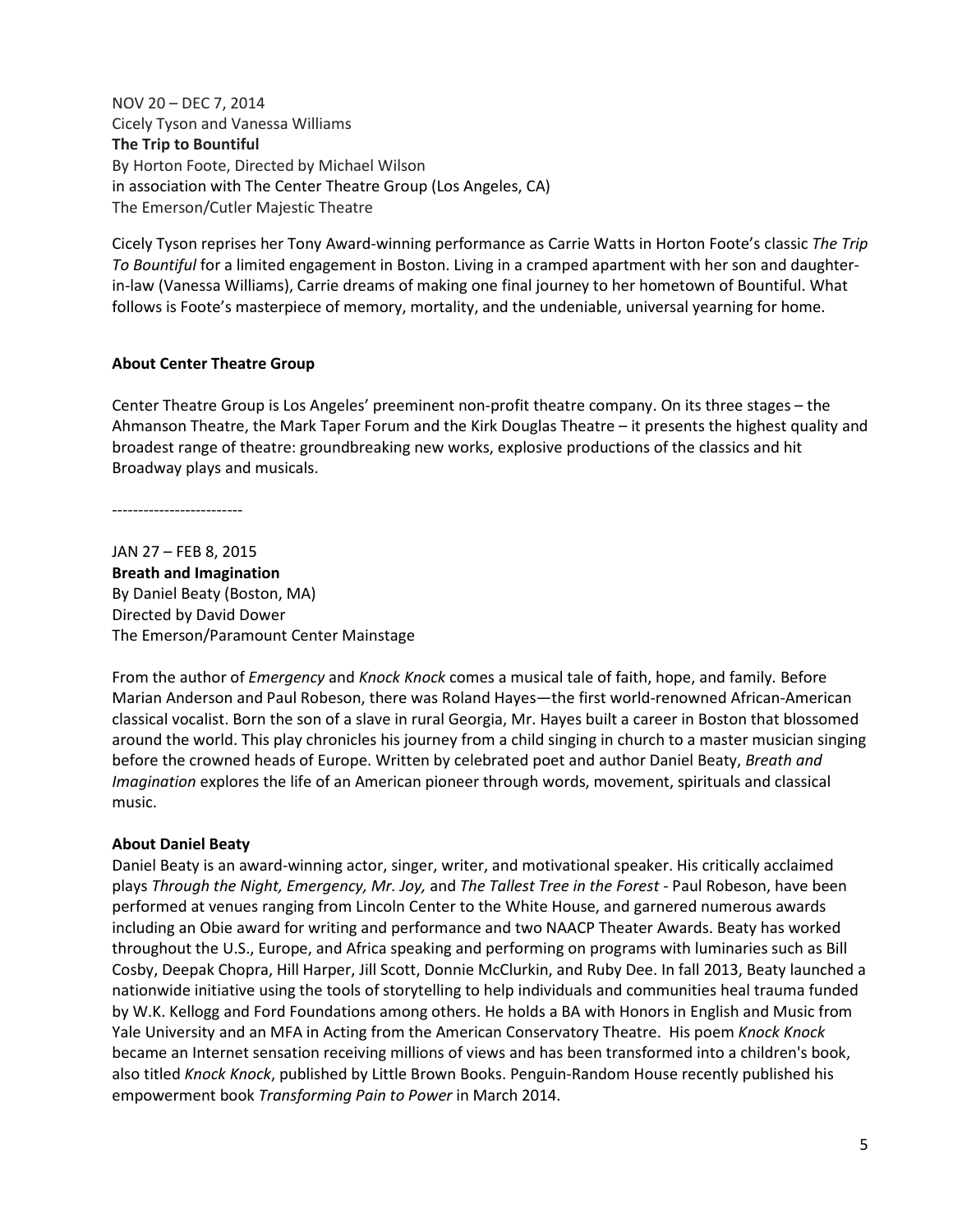FEB 13-15, 2015 **Green Porno, Live On Stage**  Isabella Rossellini and Jean-Claude Carrière (New York, NY) Emerson/Cutler Majestic Theatre

Iconic actress Isabella Rossellini teams up with legendary screenwriter Jean-Claude Carrière to present **Green Porno,** a hysterical and eye-opening zoology lesson on the kinky and confounding mating rituals of insects and marine life. Rossellini has adapted The Sundance Channel series of the same name into an intimate lecture using cheeky theatrics to delightfully discuss this bizarre world of seductions and deadly enigmas.

## **About Isabella Rossellini**

Isabella Rossellini had a long career as a model, lasting 25 years, 14 of which working as face of the Lancôme cosmetic company. As an actress, she is best known for films such as *Blue Velvet* and *Sailor and Lula* directed by David Lynch. She also worked with directors such as Robert Zemeckis in *Death Becomes Her*, Peter Weir in *Fearless*, John Schlesinger in *The Innocent*, Stanley Tucci and Campbell Scott's *Big Night*. With her movie *My Dad is 100 years Old*, tribute to her father, Isabella made her debut writing the screenplay, codirected with Guy Maddin. She is the daughter of the Academy Award-winning Swedish actress Ingrid Bergman (*Casablanca*, *Anastasia*,*Autumn Sonata*) and the groundbreaking, iconic Italian film director Roberto Rossellini, who made film history with *Rome, Open City*. Isabella was born in Rome she spent her childhood bewteen Rome and Paris. She came to New York at the age of 19 to study English and attend College and settled in the city. She holds dual United States and Italian citizenship.

----------------------------------

MAR 5-15, 2015 **Tristan & Yseult**  Kneehigh (Cornwall, The United Kingdom) Emerson/Cutler Majestic Theatre

Kneehigh's **Tristan & Yseult** elevates this classic love triangle to epic proportions – complete with forbidden desires, broken hearts and tender truths. This innovative tale finds King Mark of Cornwall at war – ruling with his head, not his heart. But he hasn't counted on falling head over heels for his enemy's sister Yseult, or on the arrival of the enigmatic Tristan. Using music from Irving Berlin to Bob Marley, Kneehigh's thrill-ride of a production blends comedy, live music and jaw-dropping theatricality for a night of theatre as hilarious as it is moving.

## **About Kneehigh**

Kneehigh is a UK based theatre company with a local, national and international profile. For over 30 years Kneehigh has created vigorous, popular and challenging theatre and performs with the joyful anarchy that audiences have come to expect from this ground-breaking company. They work with an ever-changing ensemble of performers, artists, technicians, administrators, sculptors and musicians and are passionate about their multi-disciplined creative process.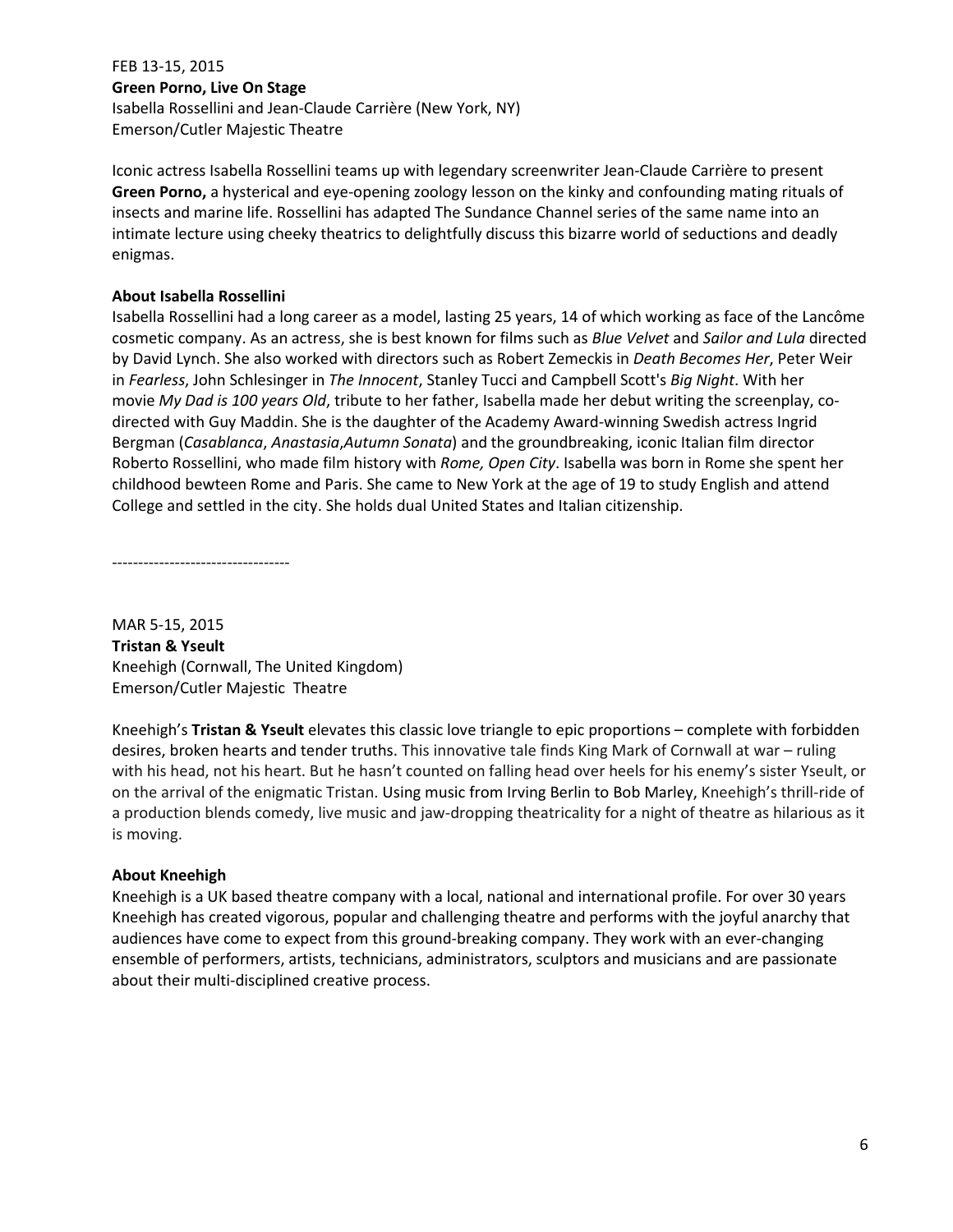MAR 11 – 29, 2014 **Keep Culture and Clash On: 30 Years of Revolutionary Comedy Remastered**  Culture Clash (Los Angeles, CA) By Richard Montoya, Ric Salinas and Herbert Sigüenza Jackie Liebergott Black Box at the Emerson/Paramount Center

The three-man comic hurricane that is Culture Clash returns to Boston to celebrate their 30th anniversary as the most prominent Latino performance troupe in the country. **KEEP CULTURE AND CLASH ON: 30 Years of Revolutionary Comedy Remastered** remixes iconic moments from their signature satirical and political works into an evening as fresh and unhinged as ever.

## **About Culture Clash**

Out of the activism of San Francisco's Mission District, Culture Clash sharpened their focus, and their bite, on a decades-long road trip through Latino cultures in cities around the US, creating a series of comic documentary performances based in communities as far flung as Miami, San Diego, Washington, DC, NY, Los Angeles, and Boston. They've also created new works for Oregon Shakespeare Festival, La Jolla Playhouse, Yale Repertory Theatre, and Center Theater Group in Los Angeles. Their videos, short films and art exhibits have been shown at The Smithsonian; The Whitney Museum of American Art; Sundance Film Festival; The San Juan, Puerto Rico Film and Video Festival; The Art Institute of Boston; Palm Springs Film Festival and The Los Angeles Film Festival, among others.

----------------------------------

APR 9 -- 12, 2015 **Needles and Opium**  Ex Machina and Robert Lepage (Montreal, Canada) Emerson/Cutler Majestic Theatre

Legendary artist, Robert Lepage creates a new production of his acclaimed **Needles and Opium**. Presented as a hypnotic series of vignettes, this fascinating, introspective performance tracks the intersection and creative drive of Parisian poet/filmmaker Jean Cocteau on his way to New York, and American jazz legend Miles Davis during his stay in Paris in 1949. Startling technical wizardry serves true emotional depth on a journey into the night that puts us under a spell and leads us into the light - as much magic as it is theater.

# **About Robert Lepage**

Versatile in every form of theatre craft, Robert Lepage is equally talented as a director, playwright, actor and film director. His creative and original approach to theatre has won him international acclaim and shaken the dogma of classical stage direction to its foundations, especially through his use of new technologies. Contemporary history is his source of inspiration, and his modern and unusual work transcends all boundaries.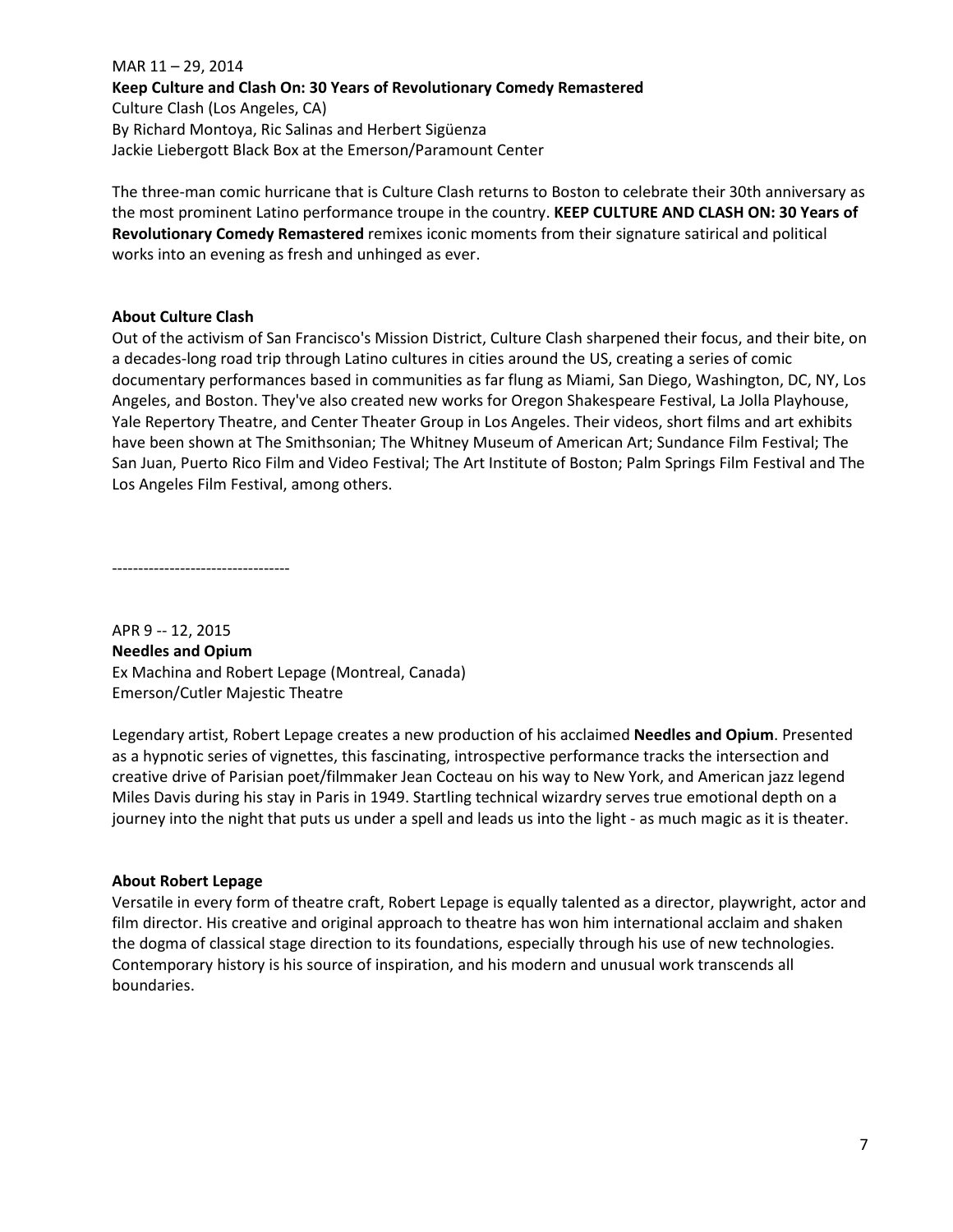APR 30 – MAY 3, 2015 **The Grand Parade (of the Twentieth Century)** Double Edge Theatre (Ashfield, MA) Emerson/Paramount Center Mainstage

**The Grand Parade (of the Twentieth Century)** depicts major events of the 20th century in a theatrical style inspired by famed artist Marc Chagall's kaleidoscopic vision of humanity at play, at war, and at rest. Trapeze, circus, dance, projections, and popular culture fill the height and breadth of the stage in a spectacle of history populated by people and animals in acts of grace and destruction. History is recounted with a variety of iconic images from film, television, and photography. It's a glorious work of memory, memorial, and celebration that shows us to ourselves and makes us consider where we are now by examining where we have come from.

#### **About Double Edge Theatre**

Double Edge Theatre strives to create 'living culture' by developing the highest quality of original theatre, based on the art of the actor and their interaction with the communities where the work takes place. The theatre's highly physical performances are immersive events that are lush and dreamlike, nuanced and emotional. Each original performance is created by an ensemble of multi-talented artists who have worked together over many years and are bound together by regular, strenuous training. These works are toured nationally and internationally, creating further opportunities for reciprocal exchange between artists and audiences.

----------------

#### **About ArtsEmerson: The World On Stage**

ArtsEmerson was established by Emerson College to program the beautifully restored 590-seat Emerson/Paramount Center Mainstage; the versatile, intimate Jackie Liebergott Black Box Theatre ("The Jackie"), which can seat up to 150 people; the state-of-the-art 170-seat Bright Family Screening Room (all located within the Emerson/Paramount Center, a cornerstone in the revitalization of downtown Boston); and the beloved, historic 1,186-seat Emerson/Cutler Majestic Theatre in the heart of the Theatre District, fully restored by Emerson in 2003. Under the leadership of Rob Orchard, ArtsEmerson gives Boston audiences a new level of cultural choice, bringing live professional American and international stage work to its four distinct venues as well as films and music. For more information, visit www.artsemerson.org.

#### **About Emerson College**

Located in Boston, Massachusetts, opposite the historic Boston Common and in the heart of the city's Theatre District, Emerson College educates individuals who will solve problems and change the world through engaged leadership in communication and the arts, a mission informed by liberal learning. The College has 3,660 undergraduates and 829 graduate students from across the United States and 50 countries. Supported by state-of-the-art facilities and a renowned faculty, students participate in more than 80 student organizations and performance groups. Emerson is known for its study and internship programs in Los Angeles, Washington, D.C., the Netherlands, London, China, and the Czech Republic. A new, permanent facility on Sunset Boulevard for its L.A.-based program opened in February, 2014. For more information, visit www.emerson.edu.